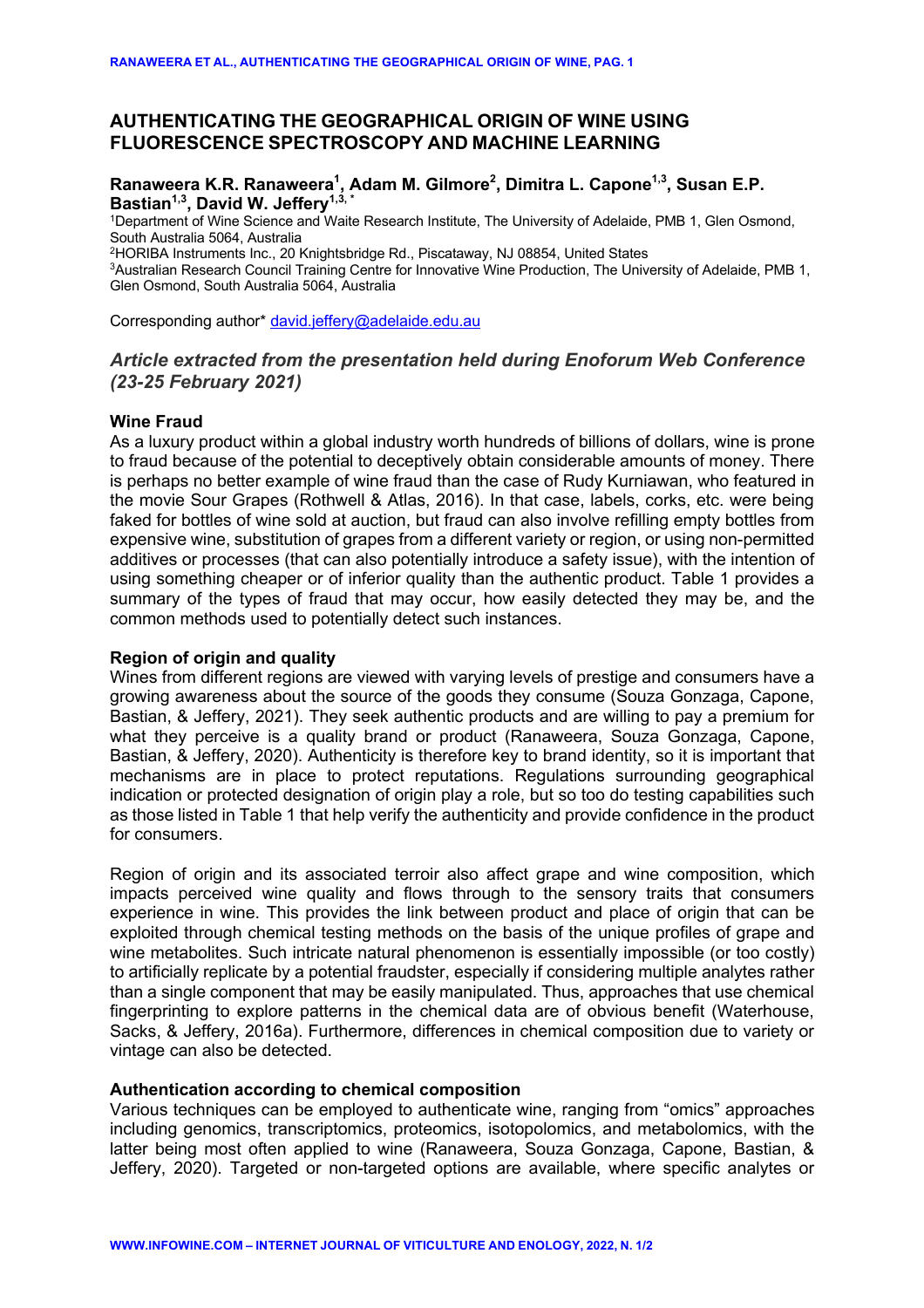marker compounds that vary in concentration are evaluated in the case of the first approach, or chemical fingerprints are recorded and similarities or differences are detected in the second. Whichever is used, multivariate data analysis (chemometrics) provides a useful tool for interrogating the data and building classification models used for authentication.

| <b>Type of fraud</b>                       | Representative<br>examples in wine                                                                                                          | <b>Relative difficulty in</b><br>detecting                                                                                                          | <b>Common</b><br>literature<br>approaches                                                        |
|--------------------------------------------|---------------------------------------------------------------------------------------------------------------------------------------------|-----------------------------------------------------------------------------------------------------------------------------------------------------|--------------------------------------------------------------------------------------------------|
| Brand/product<br>label<br>(counterfeiting) | Refilling of authentic<br>bottles or forgery of labels<br>with inexpensive wine<br>and/or simulated products                                | Easy to medium (if<br>authentic products<br>available, or if<br>comparing wine to non-<br>wine)<br>Difficult (if authentic<br>products unavailable) | Wide range of<br>appropriate<br>techniques,<br>including GC- or<br>HPLC-MS, FT-IR,<br><b>NMR</b> |
| Adulteration<br>Naturally<br>occurring     | Addition of sugar, acid, or<br>water during winemaking<br>where forbidden                                                                   | Medium                                                                                                                                              | <b>IRMS</b>                                                                                      |
| Exogenous                                  | Addition of diethylene<br>glycol to Austrian wines to<br>increase body                                                                      | Easy (if expected)<br>Difficult (if unexpected)                                                                                                     | GC- or HPLC-MS                                                                                   |
| Process                                    | Use of unauthorised<br>processing aids or<br>winemaking techniques,<br>e.g., the use of micro-<br>oxygenation in regions<br>where forbidden | Medium to difficult                                                                                                                                 | Not commonly<br>evaluated                                                                        |
| Species/variety                            | Substitution of less<br>expensive Merlot and<br>other red grapes for Pinot<br>noir in Languedoc<br>(France)                                 | Easy (grapes)<br>Medium to difficult<br>(wine)                                                                                                      | Wide range of<br>appropriate<br>techniques,<br>including GC- or<br>HPLC-MS, FT-IR,<br><b>NMR</b> |
| Place of origin                            | Substitution of less<br>expensive Central Valley<br>grapes for Napa grapes in<br>California                                                 | Medium to difficult                                                                                                                                 | Isotopic (IRMS)<br>and elemental<br>$(ICP-MS)$<br>analyses                                       |

*Table 1. Types of wine fraud that can occur and approaches for its detection (adapted from Waterhouse, Sacks, and Jeffery (2016a)).\**

\* FT-IR, Fourier transform infrared; GC, gas chromatography; HPLC, high performance liquid chromatography; ICP-MS, inductively coupled plasma mass spectrometry; IRMS, isotope ratio mass spectrometry; MS, mass spectrometry; NMR, nuclear magnetic resonance.

Analytical techniques tend to focus on specific compound categories such as volatiles, phenolics, amino acids, elements or isotopes (Ranaweera, Gilmore, Capone, Bastian, & Jeffery, 2021). This involves sophisticated and expensive instrumentation such as HPLC- or GC-MS, IRMS, or ICP-MS, which is not really implementable in a winery or supply chain setting. As such, spectroscopic techniques are appealing as they tend to be rapid, simple, robust, and cost-effective. Typically, these include UV, visible, Raman, and near- or midinfrared spectroscopy along with chemometrics to analyse the multivariate data (Ranaweera, Souza Gonzaga, Capone, Bastian, & Jeffery, 2020). Fluorescence spectroscopy also fits this category and is attractive due to being highly sensitive, as well as having the other desirable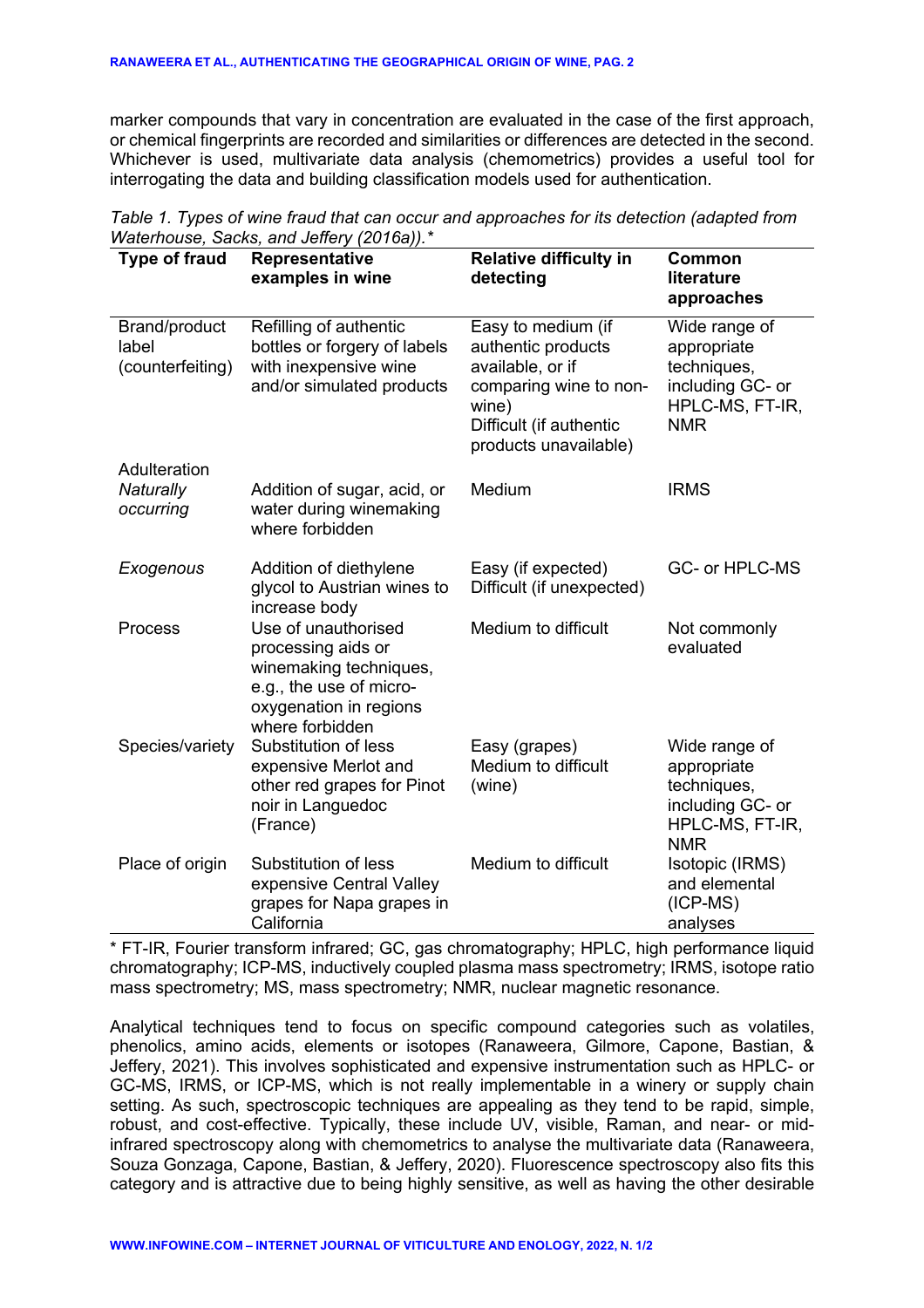traits associated with spectroscopic methods. There is a range of fluorophores in wine, such as phenolics, aromatic amino acids, and vitamins that are detected according to certain excitation and emission wavelengths, producing a unique molecular fingerprint of the sample in the form of an excitation-emission matrix (EEM) (Ranaweera, Gilmore, Capone, Bastian, & Jeffery, 2021). Example EEMs are shown in Figure 1 for two Shiraz wines, where even a cursory glance can reveal some differences in the contours, for example at around 255, 275 and 325 nm for excitation, and between 320 and 375 nm for emission.



*Figure 1. EEM contour plots for Shiraz wines from two geographical indications in South Australia.*

### **Development of an authentication method**

The benefits of a fluorescence approach were apparent after reviewing options in the literature, and this was the starting point for the development of a method for authentication of wine. We anticipated that EEM data in conjunction with suitable chemometric modelling could discriminate wines from different regions, and in the first instance we focused on commercial Cabernet Sauvignon wines produced in three Australian regions and in Bordeaux. We evaluated different machine learning algorithms and stepwise discriminant analysis (DA) to model the data, and compared the classification accuracy from an EEM approach against ICP-MS for the same set of wines (Ranaweera, Gilmore, Capone, Bastian, & Jeffery, 2021).

### **ICP-MS analysis of elemental composition**

Of the 65 elements measured using direct dilution and ICP-MS, 25 differed significantly ( $p \leq$ 0.035) according to wine region (Ranaweera, Gilmore, Capone, Bastian, & Jeffery, 2021). These elements were generally in common with a previous study that used elemental composition for regional discrimination of Australian wines (Martin, Watling, & Lee, 2012), with some variation in concentration for a given region. Principal component analysis (PCA) of significantly different elements revealed a slight separation of regions and highlighted the most characteristic elements (Figure 2a). Coonawarra wines were relatively more abundant in strontium (Sr), lithium (Li), and sodium (Na); Yarra Valley wines had caesium (Cs), rubidium (Rb) and barium (Ba); Margaret River wines had magnesium (Mg); and Bordeaux wines were characterised by elements like lead (Pb), cerium (Ce), titanium (Ti), arsenic (As), and beryllium (Be). Although mineral content can be used to relate a wine to its region of origin, it can also be affected by multiple oenological factors (Waterhouse, Sacks, & Jeffery, 2016b).

## **Chemometrics with ICP-MS data**

PCA data for the elements was used to build a classification model using DA, which showed separation of Bordeaux samples from the others, but overlap of the Australian regions, especially Coonawarra and Margaret River (Figure 2b). DA modelling was compared to extreme gradient boosting (XGB) DA, a highly effective machine learning technique in terms of predictive performance that can cope with heterogeneous or imbalanced class distributions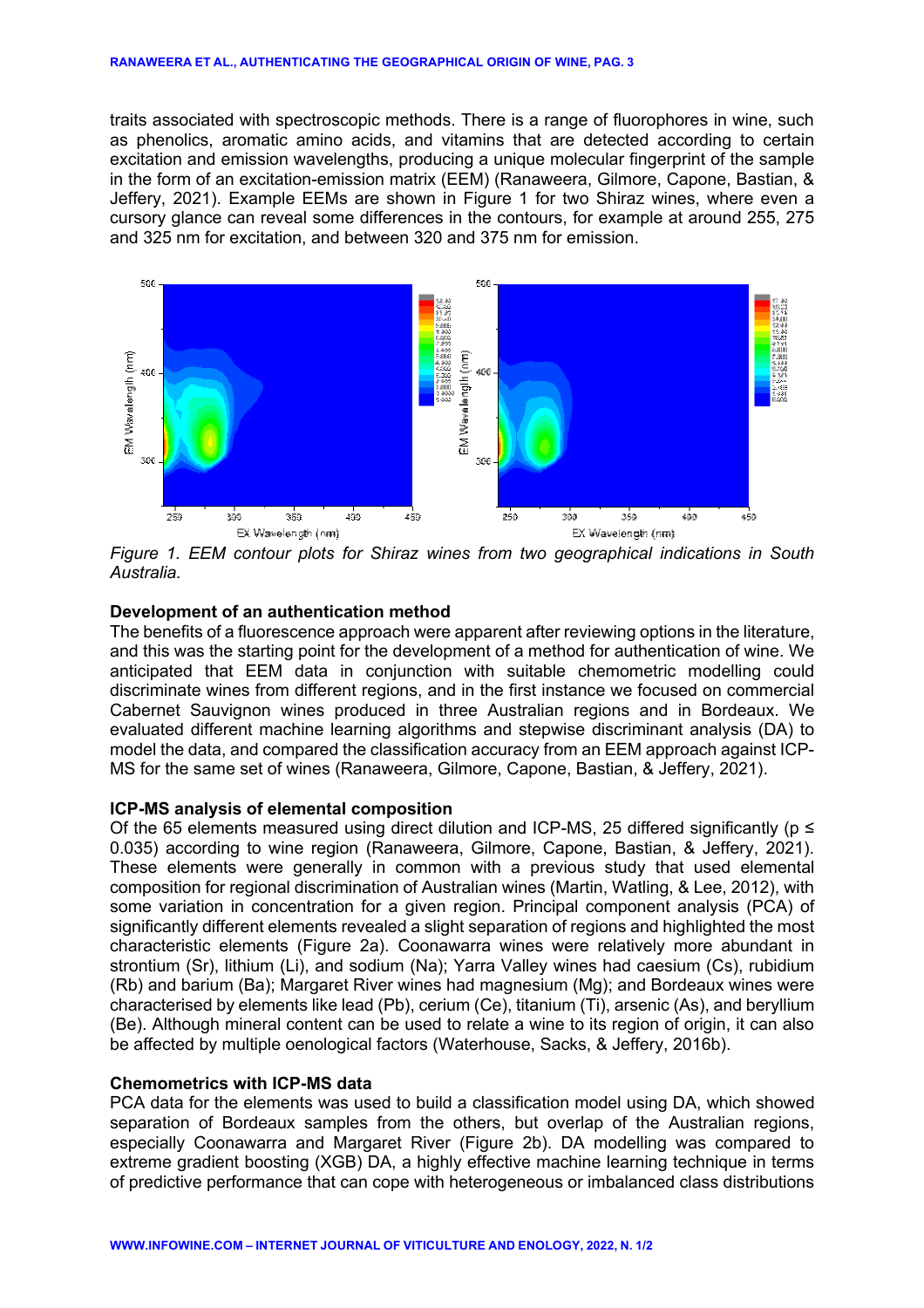(Babajide Mustapha & Saeed, 2016). Results of the modelling are shown in Table 2. DA performed similarly to other studies, with > 90% accuracy (94.2% total): there was a small number of misclassified wines for the Australian regions but 100% correct classification for wines from Bordeaux. When applying XGBDA to the element data, the classification accuracy for the Australian wines improved slightly (97.7% total, two misclassified wines), driven by  $\sim 5\%$ increases for Coonawarra and Margaret River (to 100% in this case), whereas Yarra Valley and Bordeaux remained the same as with DA (Ranaweera, Gilmore, Capone, Bastian, & Jeffery, 2021).<br>a<sup>10</sup>



*Figure 2. (a) PCA biplot of significant elements from ICP-MS for the different regions and (b) DA classification of regions (with 95% confidence ellipses) based on PCA results after varimax rotation. Reprinted from Food Chemistry, 335, Ranaweera K.R. Ranaweera, Adam M. Gilmore, Dimitra L. Capone, Susan E.P. Bastian, David W. Jeffery, Authentication of the geographical origin of Australian Cabernet Sauvignon wines using spectrofluorometric and multi-element analyses with multivariate statistical modelling, 127592, Copyright (2021), with permission from Elsevier.*

| Table 2. Confusion matrix for cross-validated models from stepwise discriminant analysis (DA)<br>and extreme gradient boost discriminant analysis (XGBDA) using element data from ICP-MS.* |  |
|--------------------------------------------------------------------------------------------------------------------------------------------------------------------------------------------|--|
|                                                                                                                                                                                            |  |

|               | DA       |          |          |          |    |                 |                |          | <b>XGBDA</b>   |                |       |         |  |  |  |
|---------------|----------|----------|----------|----------|----|-----------------|----------------|----------|----------------|----------------|-------|---------|--|--|--|
| Predicted     | B        | C        | М        | Y        |    | Total Correct B |                | C        | М              | Y              | Total | Correct |  |  |  |
| Actual        |          |          |          |          |    | $\%$            |                |          |                |                |       | $\%$    |  |  |  |
| B             | 10       | $\theta$ | $\theta$ | $\theta$ | 10 | 100.00          | 10             | $\theta$ | $\theta$       | $\theta$       | 10    | 100.00  |  |  |  |
| $\mathcal{C}$ | $\theta$ | 33       | 2        |          | 36 | 91.67           | $\overline{0}$ | 35       | $\overline{0}$ |                | 36    | 97.20   |  |  |  |
| М             | $\theta$ |          | 19       | $\theta$ | 20 | 95.00           | $\overline{0}$ | $\theta$ | 20             | $\overline{0}$ | 20    | 100.00  |  |  |  |
| Y             | $\Omega$ | $\theta$ |          | 19       | 20 | 95.00           |                | $\theta$ | $\theta$       | 19             | 20    | 95.00   |  |  |  |
| Total         | 10       | 34       | 22       | 20       | 86 | 94.19           | 11             | 35       | 20             | 20             | 86    | 97.67   |  |  |  |

\**Table reprinted from Food Chemistry, 335, Ranaweera K.R. Ranaweera, Adam M. Gilmore, Dimitra L. Capone, Susan E.P. Bastian, David W. Jeffery, Authentication of the geographical origin of Australian Cabernet Sauvignon wines using spectrofluorometric and multi-element analyses with multivariate statistical modelling, 127592, Copyright (2021), with permission from Elsevier.*

## **Chemometrics with EEM data**

The authentication results with ICP-MS were very encouraging and attention was turned to classification modelling with EEM fingerprints. Machine learning models were the focus, with support vector machine (SVM) DA and XGBDA being evaluated (Table 3). Different preprocessing and data reduction options were used to obtain the highest classification probability: PCA compression was used for SVDMA and partial least squares regression was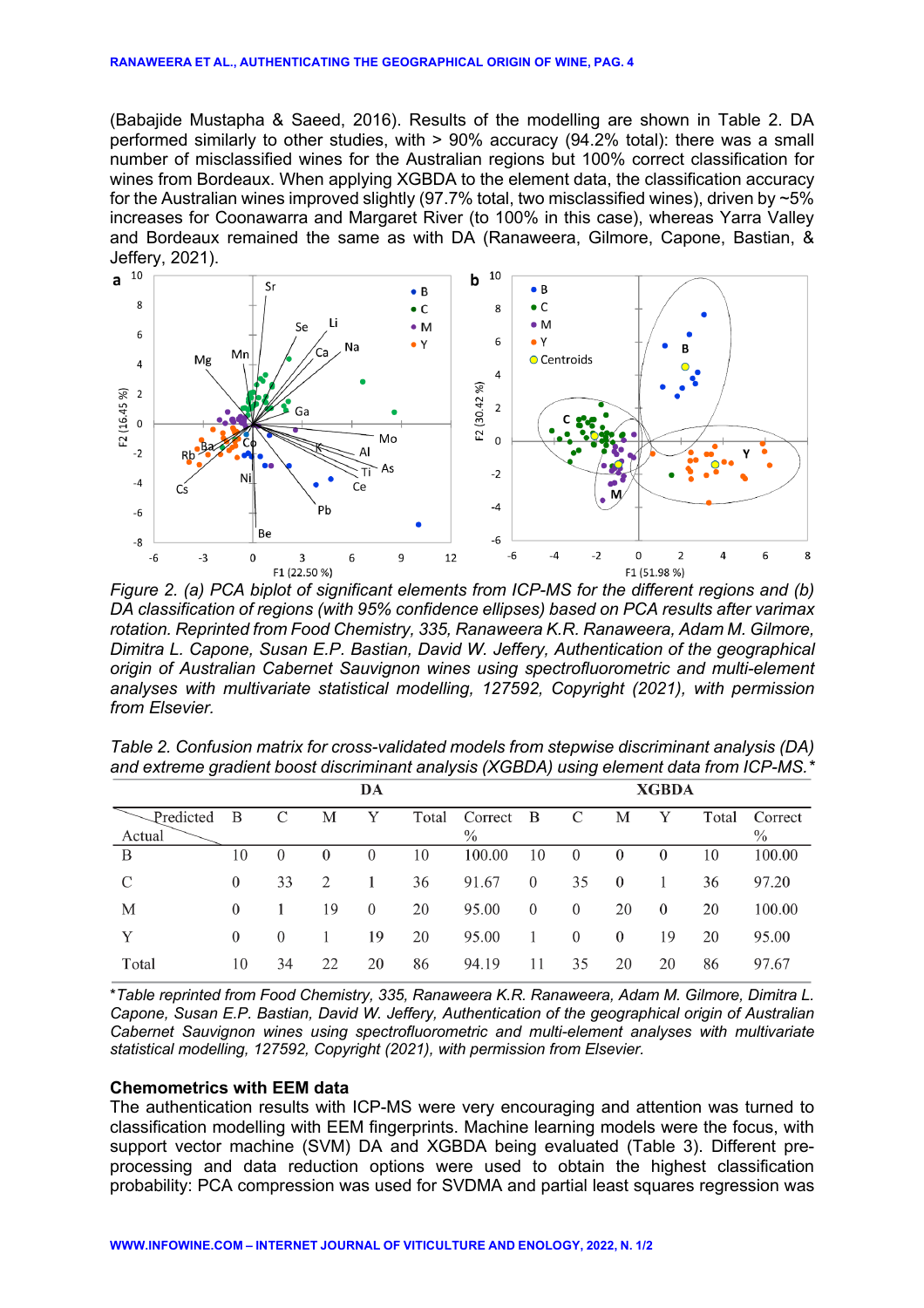used for XGBDA (Ranaweera, Gilmore, Capone, Bastian, & Jeffery, 2021). SVMDA with EEM data performed relatively poorly in comparison to using elements by ICP-MS, yielding 90% accuracy at best, for wines from Bordeaux, and a low of 72.5% for Yarra Valley. The overall correct classification of 84.7% (Table 3) compared reasonably well with other work using SVM with Cabernet Sauvignon wines (from Brazil and Chile), albeit slightly lower than the reported 89% (da Costa, Castro, & Barbosa, 2016). In contrast, XGBDA with EEM data performed exceptionally well, yielding 100% classification accuracy and highlighting the potential for using fluorescence spectroscopy as a platform for authenticity testing. The vast improvement over SVDMA may reflect the in-built parallel processing capability and tree pruning effectiveness of XGBDA. When considering EEM fingerprints versus ICP-MS analysis of elements, both the instrumentation and technical requirements for obtaining EEM are much more favourable in terms of having lower complexity and cost.

|                                                |  |  |  |  |  | Table 3. Confusion matrix for cross-validated models from support vector machine discriminant |  |  |  |  |  |
|------------------------------------------------|--|--|--|--|--|-----------------------------------------------------------------------------------------------|--|--|--|--|--|
|                                                |  |  |  |  |  | analysis (SVMDA) and extreme gradient boost discriminant analysis (XGBDA) using               |  |  |  |  |  |
| fluorescence data (samples run in duplicate).* |  |  |  |  |  |                                                                                               |  |  |  |  |  |

| <b>SVMDA</b>        |          |          |    |          |                    |                          | <b>XGBDA</b> |          |          |          |                    |                 |  |
|---------------------|----------|----------|----|----------|--------------------|--------------------------|--------------|----------|----------|----------|--------------------|-----------------|--|
| Predicted<br>Actual | B        |          | М  |          | Total <sup>a</sup> | Correct<br>$\frac{0}{0}$ | B            | C        | М        | Y        | Total <sup>a</sup> | Correct<br>$\%$ |  |
| B                   | 18       | $\Omega$ | ∍  | $\theta$ | 20                 | 90.00                    | 20           | $\theta$ | $\theta$ | $\theta$ | 20                 | 100.00          |  |
| C                   | $\theta$ | 64       | 2  | 6        | 72                 | 88.88                    | $\theta$     | 72       | $\theta$ | $\theta$ | 72                 | 100.00          |  |
| M                   | $\theta$ | $\theta$ | 33 | 5        | 38                 | 86.84                    | 0            | $\left($ | 38       | $\theta$ | 38                 | 100.00          |  |
| Y                   | $\Omega$ |          | 4  | 29       | 40                 | 72.50                    | 0            | $\Omega$ | $\theta$ | 40       | 40                 | 100.00          |  |
| Total               | 18       |          | 41 | 40       | 170                | 84.70                    | 20           | 72       | 38       | 40       | 170                | 100.00          |  |

*\*Table reprinted from Food Chemistry, 335, Ranaweera K.R. Ranaweera, Adam M. Gilmore, Dimitra L. Capone, Susan E.P. Bastian, David W. Jeffery, Authentication of the geographical origin of Australian Cabernet Sauvignon wines using spectrofluorometric and multi-element analyses with multivariate statistical modelling, 127592, Copyright (2021), with permission from Elsevier.*

## **Conclusion**

Wine fraud is a serious concern for the international wine industry, necessitating techniques that can authenticate wine based on provenance, variety, and vintage. Among the range of approaches that could be taken for regional authentication, this study focused on wine chemical composition, and more specifically, utilised fluorescence spectroscopy along with chemometrics to build classification models. Being a relatively standard approach, ICP-MS was evaluated as a reference method, yielding classification results that compared well to other studies (> 90% accuracy). As with a range of other advanced analytical techniques, however, ICP-MS cannot feasibly be introduced into the production and supply chain. In contrast, fluorescence spectroscopy offers the benefits of being simple, rapid, and cost-effective, and the use of EEM fingerprints in conjunction with XGBDA as a machine learning algorithm provided an unsurpassable level of 100% accuracy. The outcomes provide confidence in pursuing the use of EEMs with machine learning for the geographical authentication of wine. The next steps will involve expanding this approach to other varieties and regions, and exploring the impact of production practices.